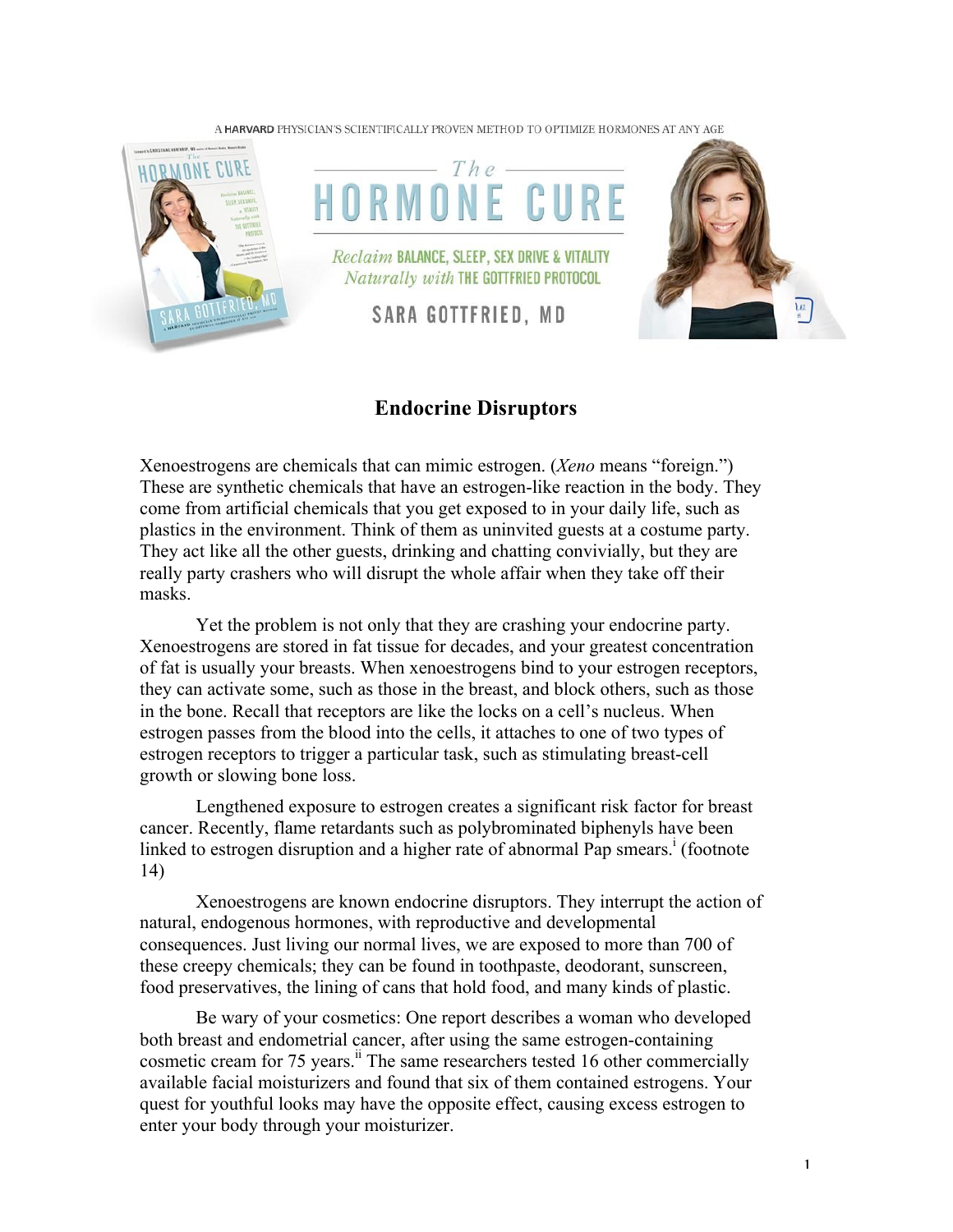Since the 1990s, menarche (onset of menstruation), has been occurring in the United States at younger and younger ages. Researchers have spent many years and many dollars trying to figure out why. You guessed it: xenoestrogens have been clearly implicated in the early onset of menstruation and puberty.<sup>III</sup>

Xenoestrogens are not just disrupting women's hormonal balance, they are also wreaking havoc on men's sperm count and prostate cancer rates. Moobs (man boobs)? Yes, estrogen dominance in men—estrogen out of balance with testosterone—leads to less muscularity and more fat deposits, including at the breasts and love handles.

This is not some conspiracy theory. Study after study shows that xenoestrogens can cause high estrogen.

Estrogen pollution doesn't affect only humans; animals exposed to estrogens also suffer the consequences. Scientists have noted profound changes from the rising load of xenoestrogens in our oceans from man-made waste.<sup> $N$ </sup> There are documented cases of polar bears with hermaphrodite offspring; seals with increased uterine fibroids, or benign growths of the uterine muscle; male fish and turtles with female characteristics and genital confusion.

As Carl Pope, former executive director of the Sierra Club, remarked, *"One of the most disturbing facts I've heard in the last few years is the new scientific evidence showing that Arctic people who rely on traditional diets—fish and marine mammals—are experiencing a world without baby boys. Well, not quite—but twice as many girls are being born, because male fetuses are weaker, and baby boys cannot survive the level of PCBs, mercury, and other toxins that find their final home in the Arctic."*

Just to maintain perspective, normally in the United States, slightly more baby boys than girls are born, and we are not yet seeing an impact on gender beyond the Arctic. However, we are beginning to face an environmental crisis with our biochemistry and neuroendocrine balance.

If you discovered from the questionnaire that you have high estrogen, don't panic. You can learn what the most common xenoestrogens are and find ways to avoid them. Among the hundreds of xenoestrogens lurking in the environment, two of the most common—and the most damaging—are bisphenol-A and phthalates.

**Bisphenol-A (BPA)**. You might have seen someone in your yoga class carrying a water bottle with a sticker claiming that it is "BPA free." She isn't being holier than thou. BPA is a synthetic molecule used to make hard, polycarbonate plastics and some epoxy resins. Among the many places BPA occurs are water bottles and some medical devices. Although manufacturers have stopped using it in baby bottles, the FDA outlawed BPA in baby bottles and children's drinking cups only in July 2012.

Perhaps most insidiously, it is used to coat the inside of food cans. A few years ago, the Environmental Working Group (EWG.org) published a pivotal study demonstrating that BPA leaked from canned-food linings into *more than half*  the canned foods and drinks randomly purchased at supermarkets in the United States. For some reason, the worst offenders were chicken soup and canned ravioli.<sup>v</sup> Not a very comforting fact about your favorite comfort foods.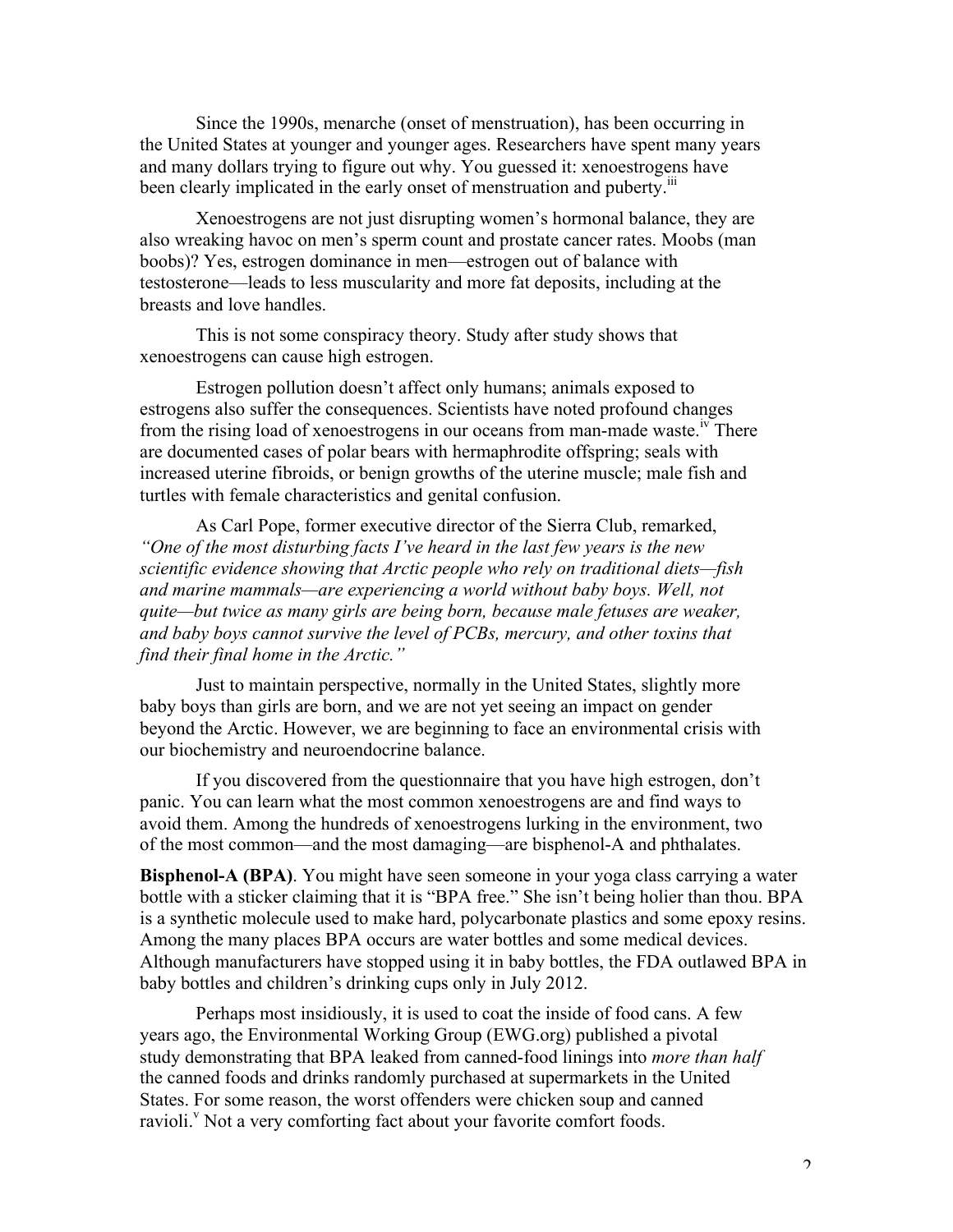BPA exposure is ubiquitous. In one study, BPA was documented in 93 percent of Americans older than six years of age.<sup>vi</sup> Despite the mounting and incredibly convincing evidence, some people still argue that there's no connection between environmental toxins and our health, and that it's all environmentalist hysteria. Extensive research has shown that high BPA levels in the blood have been associated with cardiovascular disease and diabetes, as well as with abnormal elevation of liver enzymes.<sup>vii</sup> Elevated BPA has been linked to higher cytomegalovirus antibody levels, meaning that the immune system is less able to battle chronic infections.<sup>viii</sup>

Furthermore, BPA disrupts your natural hormones, including production of estradiol in the ovary.<sup> $x$ </sup> By interfering with estradiol's protective effect against colon-cancer growth—the estradiol-induced activation of the apoptotic cascade, or programmed cell death—BPA exposure has been linked to an increased risk of  $color<sub>x</sub>$ 

BPA has been known to disrupt estrogen receptors since the 1930s. In Canada, the European Union, and now the United States, BPA is banned from baby bottles.

**Phthalates.** Like BPA, phthalates are industrial chemicals. Used in soft, flexible plastics and in polyvinyl chloride (PVC) products, they are everywhere in modern life. They're found in nail polish, shampoos, shower curtains, baby toys, vinyl flooring, car interiors, and medical devices, such as IV bags.

Studies on phthalates show a detrimental effect on men, women, and children, including an increased risk of diabetes. $x_i$  In children, the chemicals influence thyroid-hormone signaling in the developing brain. $\frac{x}{x}$ <sup>xii</sup> Phthalates can affect male reproductive development and thyroid function.<sup>xiii</sup> In women, they can affect the level of reproductive hormones, such as free testosterone, and sexhormone-binding globulin. One type of phthalate called DEHP blocks estradiol production in the ovary. This causes anovulation, or lack of egg production in the ovaries, which in turn leads to estrogen dominance.<sup>xiv</sup> This can lead to other problems, such as buildup of the uterine lining, with subsequent excessive bleeding and infertility.

**[Sidebar:} Precautionary Principles**. Enough of the doom and gloom. What can we do to reduce our exposure to these frightening chemicals? Here are my top recommendations:

- Reduce your canned food. Make your own fresh beans and soup. It's easier than you think! I use my Crock-Pot almost exclusively for beans and soups. Do your homework. Some companies are introducing BPA-free cans.
- Eat from glass, stainless steel and ceramic containers. Don't drink or eat from plastic containers containing PVC. Find containers labeled "BPA free" and use them when glass or other, safer options aren't available.
- If you must use food from a plastic container or covered in plastic wrap, don't microwave. Use glass or microwave-safe ceramic for microwaving.
- Look for natural alternatives to the cosmetics, nail products, hair products, deodorants, and lotions rife with endocrine disruptors and estrogens. Consult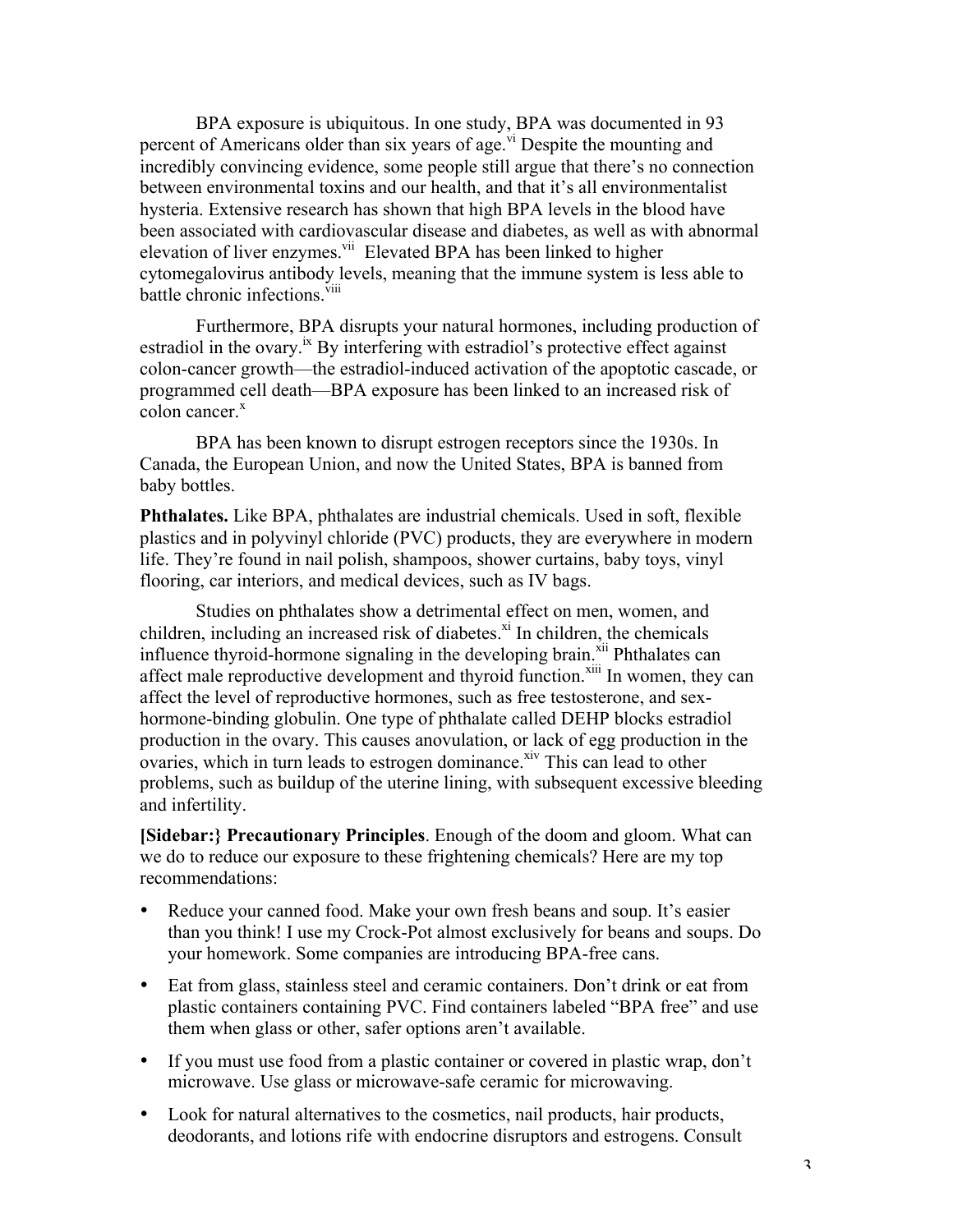the Environmental Working Group database, called Skin Deep (http://www.ewg.org/skindeep/), for safe cosmetics. Avoid sodium lauryl sulfates, parabens, formaldehyde, fragrance, and hydroquinone.

- When you walk into your home, remove your shoes. This is not some generic Zen advice. After walking on lawns and public gardens, you will carry pesticides and other endocrine disruptors into your home.
- Buy shoes made from natural materials. When you wear plastic shoes, such as flip-flops and clogs, the chemicals can be absorbed into sweaty feet.
- Wear organic-cotton clothing to prevent exposure to the pesticides and insecticides used in growing cotton. Dichlorodiphenyltrichloroethane (DDT), a xenoestrogen banned in the United States in 1972, has been detected in cotton imported from other countries. Unlike the European Union, the United States does not regulate the quality and safety of imported fabrics. *Buyer beware.*
- Swap your pesticide-ridden sheets and mattresses for organic. As Dr. Alejandro Junger, MD, has said about sleeping on conventional mattresses covered with conventional sheets, "Sleep in a cloud of formaldehyde, and insomnia, not to mention headaches, asthma, and skin rashes, can likely result."<sup>xv</sup>

## **References:**

 $\overline{a}$ 

<sup>i</sup> Jamieson DJ, Terrell ML, Aguocha NN, Small CM, Cameron LL, Marcus M. "Dietary exposure to brominated flame retardants and abnormal Pap test results*." Journal of Women's Health* (9) (2011):1269-78.

ii Komori S, Ito Y, Nakamura Y, Aoki M, Takashi T, Kinuta T, Tanaka H, Koyama K. "A long-term user of cosmetic cream containing estrogen developed breast cancer and endometrial hyperplasia." *Menopause* 15 (6) (2008): 1191-2.

iii Massart F, Parrino R, Seppia P, Federico G, Saggese G. "How do environmental estrogen disruptors induce precocious puberty?" *Minerva Pediatrica* 58 (3) (2006): 247-54; Schoeters G, Den Hond E, Dhooge W, van Larebeke N, Leijs M. "Endocrine disruptors and abnormalities of pubertal development." *Basic and Clinical Pharmacology and Toxicology* 102 (2) (2008): 168-75; Roy JR, Chakraborty S, Chakraborty TR. "Estrogen-like endocrine disrupting chemicals affecting puberty in humans-a review." *Medical Science Monitor* 15 (6) (2009): RA137-45; Ozen S, Darcan S. "Effects of environmental endocrine disruptors on pubertal development." *Journal of Clinical Research in Pediatric Endocrinology* 3 (1) (2011): 1-6.

<sup>iv</sup> McLachlan JA, Simpson E, Martin M. "Endocrine disrupters and female reproductive health." *Best Practice and Research: Clinical Endocrinology and Metabolism* 20 (1) (2006): 63-75.

<sup>v</sup> Environmental Working Group,  $(2007)$  "Bisphenol A: Toxic Plastics Chemical in Canned Food." http://www.ewg.org/reports/bisphenola